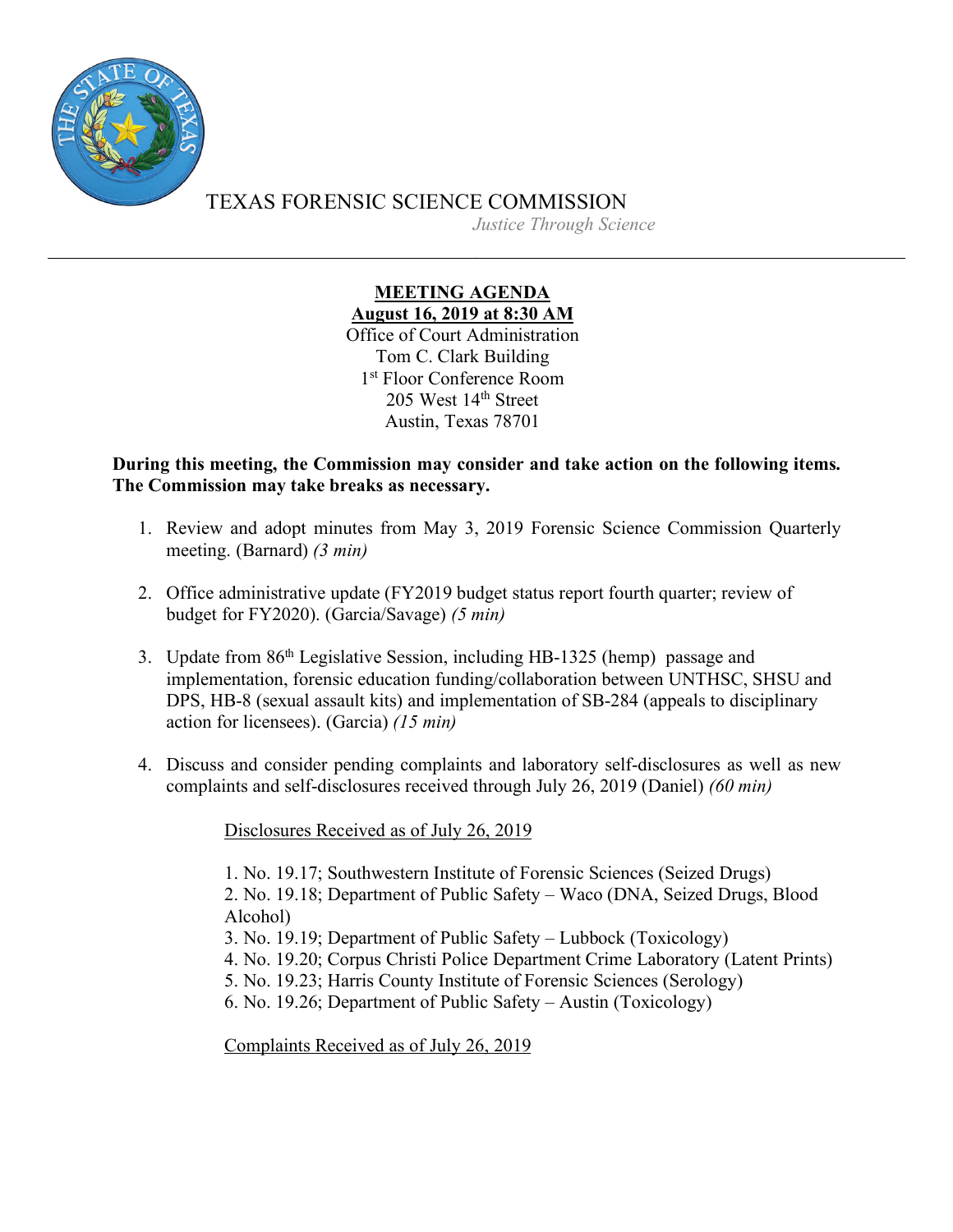- 7. No. 19.16; Hughes, Nicholas (Harris County Institute of Forensic Sciences; Seized Drugs)
- 8. No. 19.22; Gowans, Sr., Rodney D. (Department of Public Safety Austin; Blood Alcohol)
- 9. No. 19.24; Frederick, Charles Lorey (Orange County Sheriff's Office, Investigation Division; Crime Scene)
- 10.No. 19.25; Green, Jimmy D. (University of North Texas Health Science Center; Forensic Biology)
- 11.No. 19.27; Abbott, Frederick R. (Department of Public Safety Waco; Serology, Forensic Biology)
- 12.No. 19.28; Innocence Project, Inc. for Larry Swearingen (Department of Public Safety – Austin/Serology, Forensic Biology)
- 5. Presentation and discussion with Gordon Gillerman and Warren Merkel of the Standards Coordination Office at the National Institute for Standards and Technology regarding possible pathways for improving accreditation for forensic science service providers in Texas. (Garcia) *(45 minutes)*
- 6. Discuss status of crime laboratory accreditation program, including:
	- a. Accreditation non-conformances and reports received since May 3, 2019 quarterly meeting;
	- b. Update on final publication of accreditation rules, including the following:
		- i. Document examination exemption;
		- ii. Professional negligence and professional misconduct clarifications; and
	- c. Review outstanding accreditation rules and proposed rule concepts for approval, including SAMHSA correction.
	- d. Discuss inquiries from laboratories serving the agricultural industry for the purpose of quantitating THC that have also expressed an interest in seeking Texas accreditation for criminal actions. (Savage) *(20 min)*
- 7. Discuss licensing advisory committee update, including:
	- a. Update on licenses issued;
	- b. Update on final publication of licensing rules including the following:
		- i. Continuing forensic education rule updates, including number of disciplinespecific training hours required for multiple disciplines, roll-over of hours from previous license cycle and clarification of credit for "date-delivered";
		- ii. Rule regarding authority to deny for conduct on initial application; and
		- iii. Revisions to rules post-January 1 requirements.
	- c. Review outstanding licensing rules and proposed rule concepts for approval, including:
		- i. Clarifications to Professional Misconduct definition in licensing rules;
		- ii. Expansion of exemption for retired examiners and forensic discipline changes;
		- iii. Removal of document examination references from licensing rules;
		- iv. SB-284 and SB-1342 appeals process changes;
		- v. SB-1200 reciprocity for military spouses changes;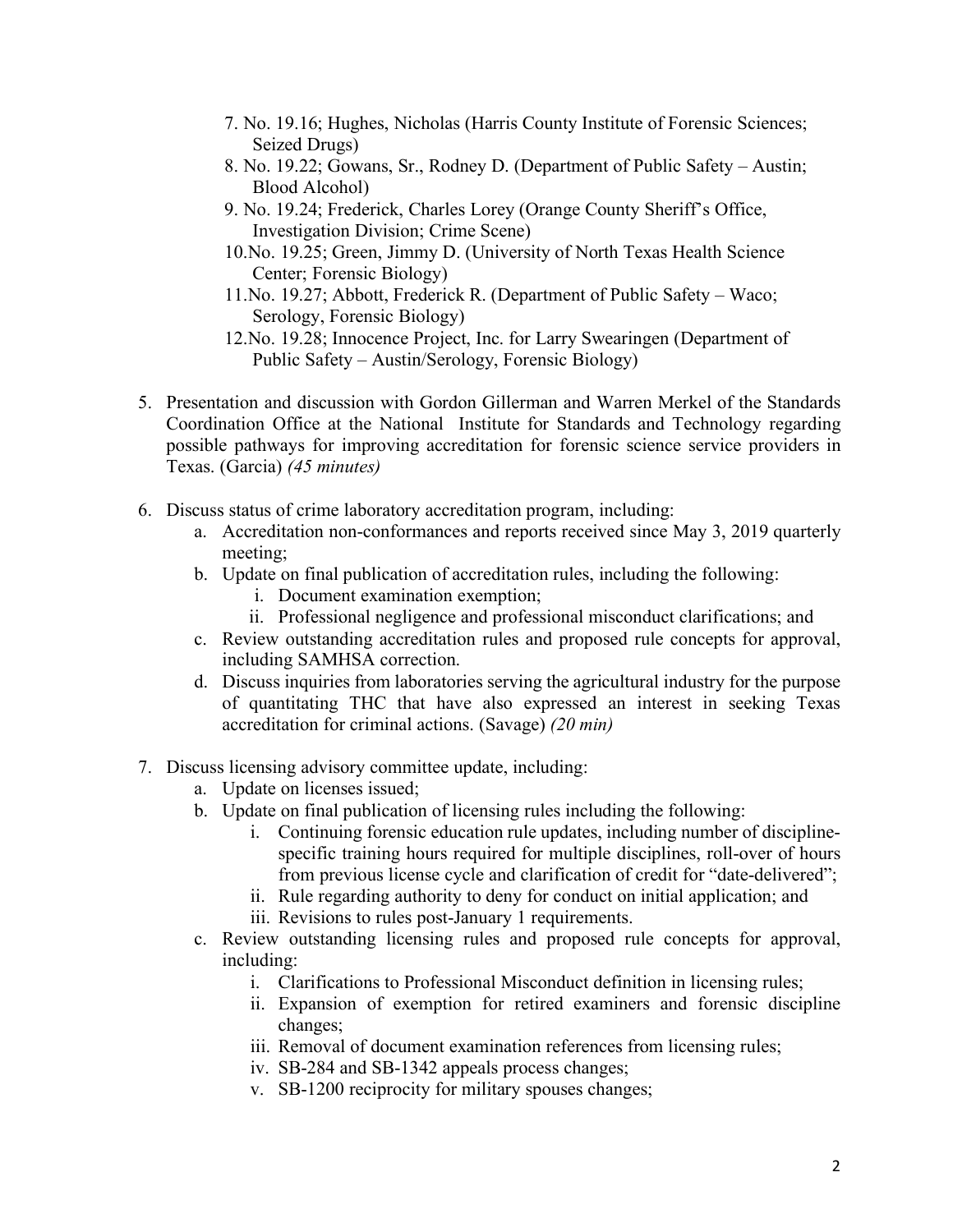- vi. SB-1342 changes to criminal history eligibility pre-determinations;
- vii. Discussion of provisional license changes to eligibility; and
- viii.Discussion of CFE for Technicians.
- d. Discuss Agreed Order pursuant to outstanding license denial due to criminal history;
- e. Update from July 17, 2019 Blanket Rule Task Group and discussion of action items; and
- f. Review applications from TACLD and vote on appointments to licensing advisory board to fill 5 seats expiring August 31. (Garcia/Savage) *(30 minutes)*
- 8. Update from investigative panel regarding Sorenson DNA Quality Incident Reviews (Forensic Biology) #18.30. (Budowle/Garcia) *(10 min)*
- 9. Review and adopt final report from investigative panel regarding Culbertson Complaint (DPS El Paso; Blood Alcohol) #18.21. (Kerrigan/Drake/Daniel) *(20 min)*
- 10. Update from Fort Worth Police Department Crime Laboratory (Forensic Biology) selfdisclosure #19.12 investigative panel. (Parsons/Budowle/Kerrigan) *(10 min)*
- 11. Update from Collins, Robert (DPS Houston; Forensic Biology) complaint #19.04 investigative panel. (Daniel/Budowle/Buzzini) *(10 min)*
- 12. Update from outside investigative panel regarding *Criner* case (DPS Austin; Forensic Biology) #19.03. (Boswell/Coble/Capt) *(30 min)*
- 13. Update from July 15, 2019 Crime Scene Investigation Working Group meeting. (Garcia) *(10 min)*
- 14. Adopt draft guidelines from statistical sampling committee. (Garcia) (*10 min)*
- 15. Discuss Becton Dickenson (BD) recall of BD Vacutainer® Fluoride Tubes for Blood Alcohol Determinations. (Kerrigan) *(10 min)*
- 16. Discuss use of Rapid DNA technology and letter to ANDE. (Garcia) (*5 min*)
- 17. Report from July 29 STRmix Working Group Meeting. (Budowle/Garcia) *(10 min)*
- 18. Update on triage projects for DNA mixture review; update on Austin Police Department cases under review by UNTHSC-CHI. (Budowle/Wicoff/Boswell) *(10 min*)
- 19. Discuss developments with respect to kit backlog reduction and standardization efforts. (Downing) *(15 min)*
- 20. Update on Raman Spectroscopy Texas State Bar working group. (Garcia/Buzzini) *(5 min)*
- 21. Update on Rio Grande Identification Project. (Budowle) *(5 min)*